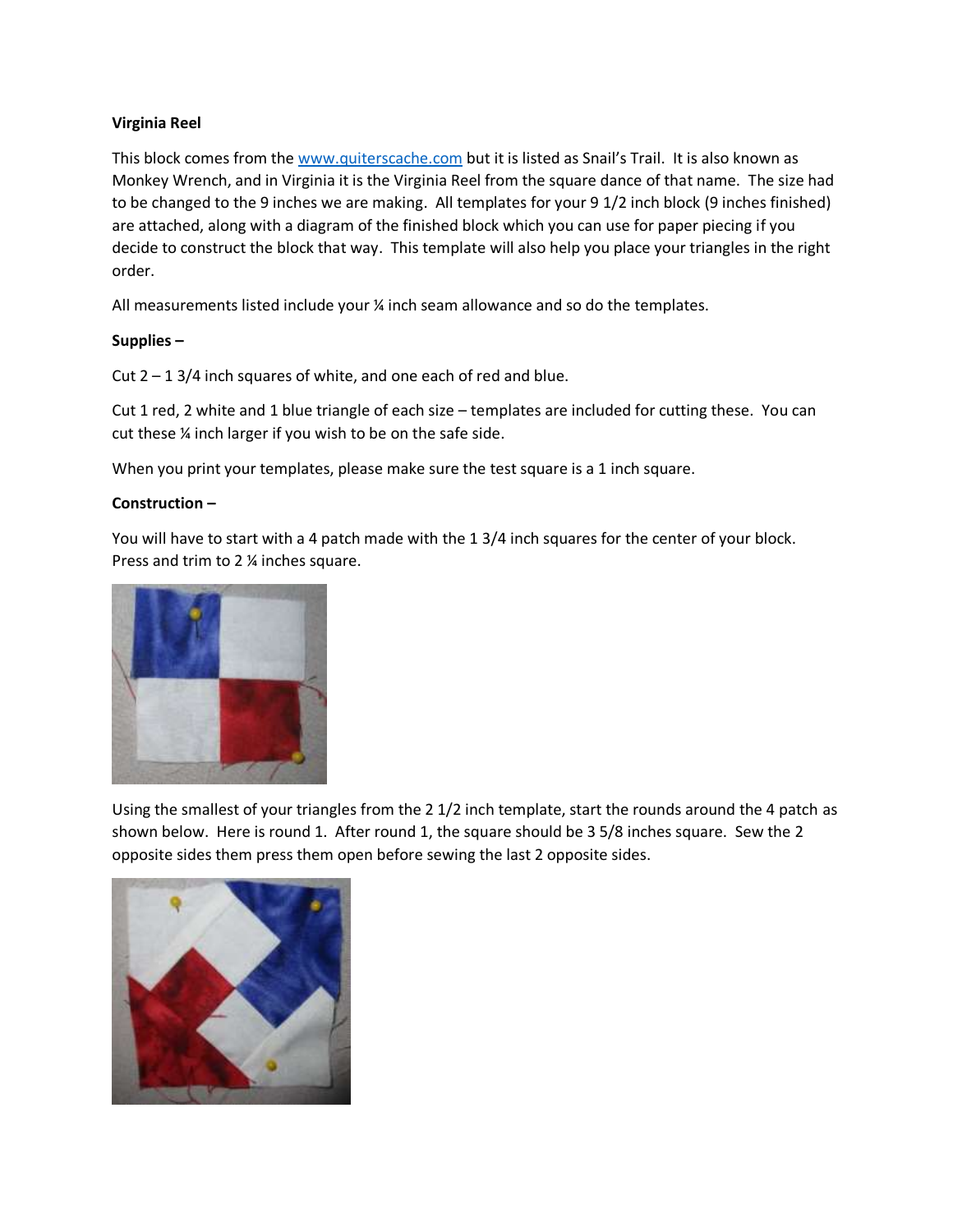Continue around the block counter clockwise using the 3 ¼ inch template matching the red, white and blue to create the swirl as shown below. After round 2, the square should be 5 inches square.



Use the 4 ¼ inch template pieces next for round 3. The square should now be 6 7/8 inches square. And finally the 5  $\frac{1}{2}$  inch template pieces which should give you a 9  $\frac{1}{2}$  inch square block.

If you wish you can paper piece this block. Attached is the paper piecing template. Paper piecing instructions are also on the website. If you are not familiar with it, please refer to their instructions. We will have a paper piecing class later.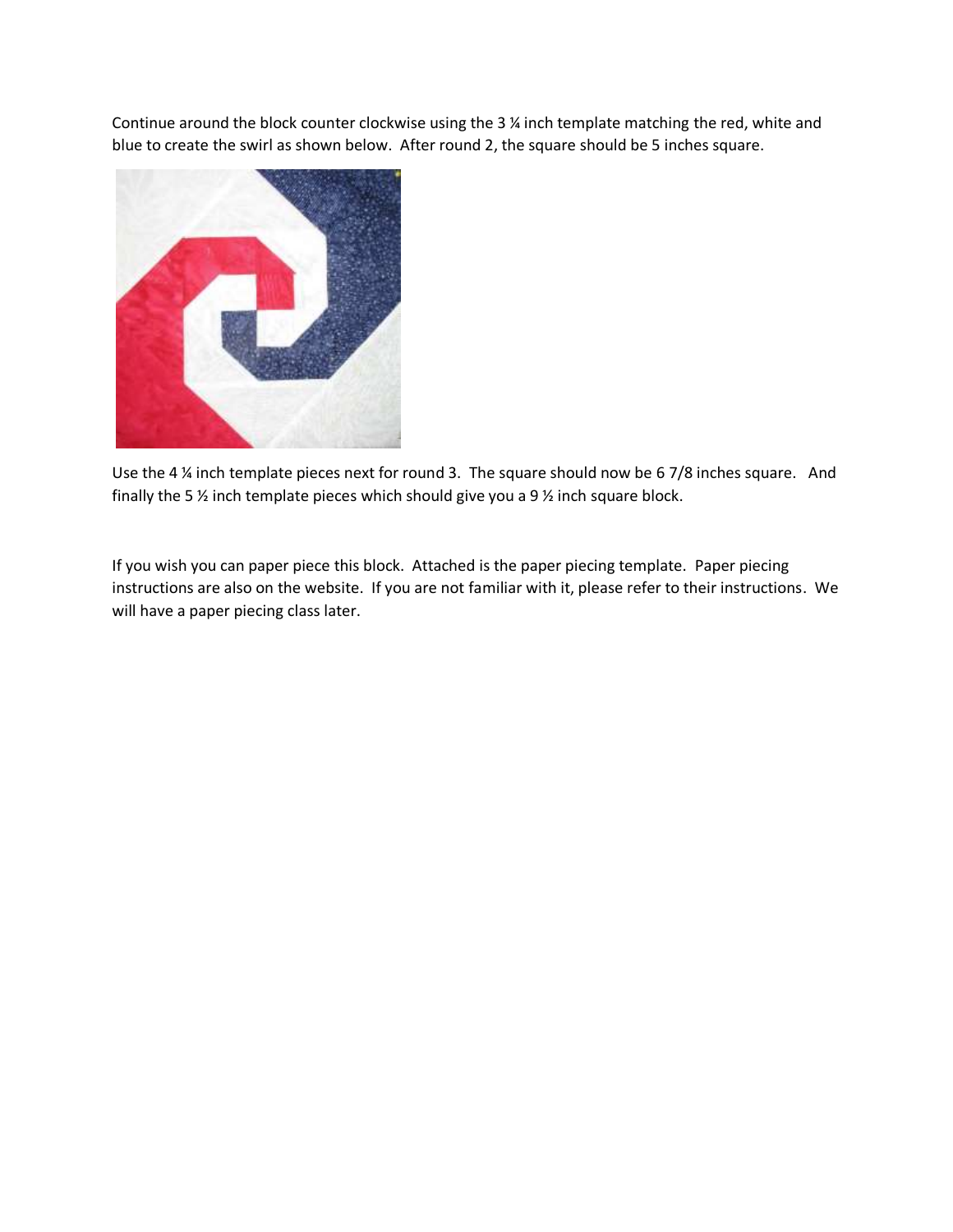